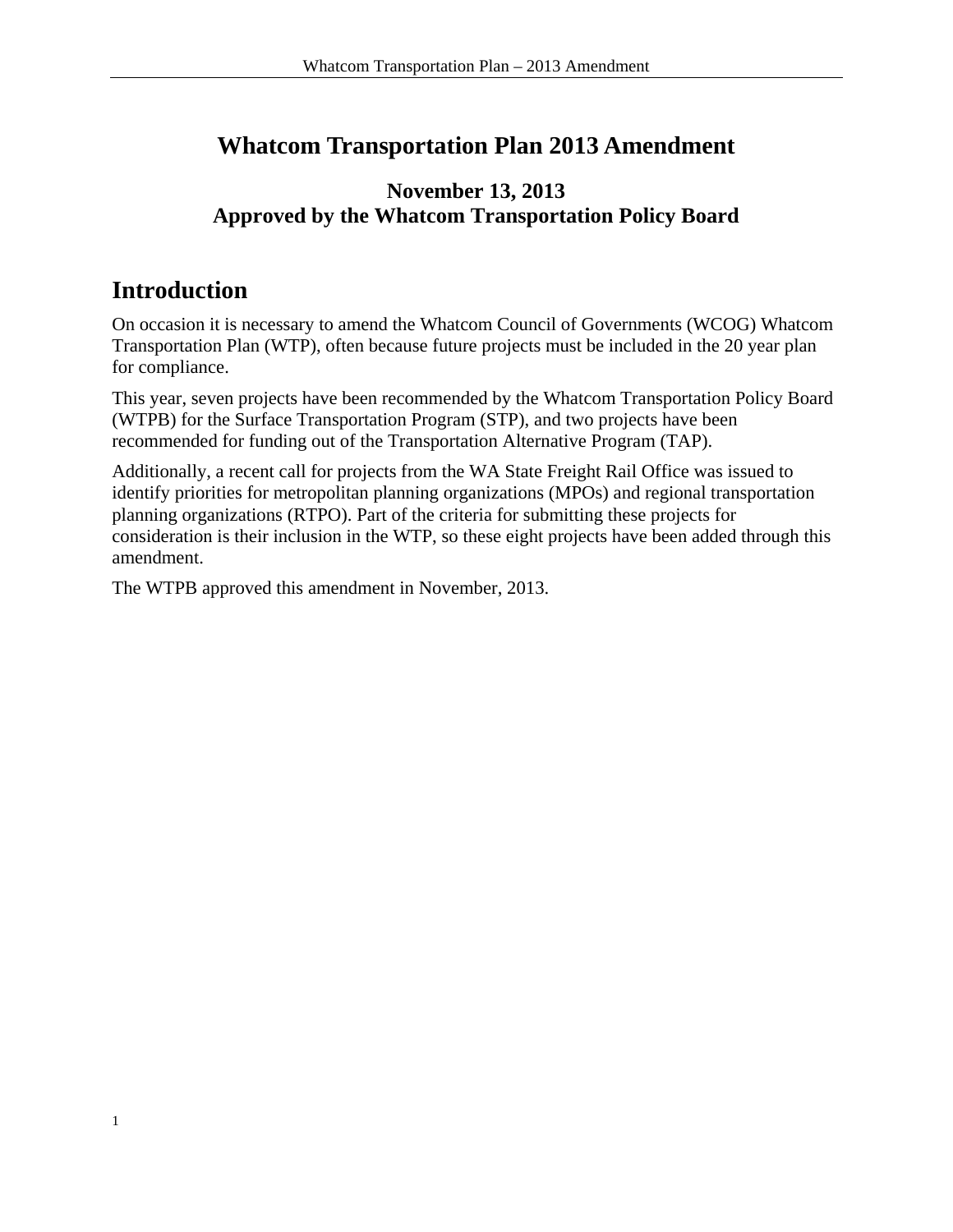## **2013 Added fiscally constrained projects**

| <b>Project Identification</b>                                      | <b>Agency</b> | Location                                 | <b>Description</b>                                                                                                           | <b>Cost Estimate</b> |  |  |
|--------------------------------------------------------------------|---------------|------------------------------------------|------------------------------------------------------------------------------------------------------------------------------|----------------------|--|--|
| <b>STP Program</b>                                                 |               |                                          |                                                                                                                              |                      |  |  |
| Church Road Improvement                                            | Ferndale      | Main St to Heather Dr                    | Reconstruction and widening for 3,700 feet                                                                                   | \$4,000,000          |  |  |
| <b>Orchard Drive Extension</b>                                     | Bellingham    | Birchwood extended<br>under I-5 to James | Preliminary engineering, design, and right<br>of way acquisition for new roadway multi-<br>modal route under I-5             | \$2,500,000          |  |  |
| <b>Lincoln Street Improvements</b>                                 | Everson       | Lincoln St                               | Completion of parallel arterial through<br>downtown with approx. 1,200 ft of new<br>roadway                                  | \$1,000,000          |  |  |
| Hughes Avenue/Peace Portal<br>Intersection                         | <b>Blaine</b> | Hughes Ave/Peace<br>Portal               | Re-align intersection for better<br>accommodation of commercial vehicles                                                     | \$865,340            |  |  |
| <b>Riverview Rd Gap Elimination</b>                                | Lynden        | S. First St/Hannegan<br>Rd to $7th$ St   | New connection between roads for east-<br>west travel including commercial vehicle<br>bypass of retail center                | \$1,734,480          |  |  |
| Mahogany - Arctic Avenue<br>Arterials                              | Bellingham    | Pacific Hwy to<br>Northwest Ave          | Preliminary engineering, design, and right<br>of way acquisition, mitigation and<br>permitting for 3,200 feet of new roadway | \$6,000,000          |  |  |
| Birch Bay Drive & Pedestrian<br>Facility                           | Whatcom       | Alderson Rd to Cedar<br>Dr               | Removal of 1.5 miles of failing seawall and<br>replace with soft shore protection barrier<br>with pedestrian pathway atop    | \$11,277,300         |  |  |
| Gooseberry Point Pedestrian<br>Project                             | Lummi         | Mackenzie Rd to Balch<br>Rd              | Design for road, curb and walkway on<br>north side of Haxton Way                                                             | \$2,285,323          |  |  |
| <b>TAP Program</b>                                                 |               |                                          |                                                                                                                              |                      |  |  |
| Jim Kaemingk Sr. - Glenning<br><b>Street Trail Gap Elimination</b> | Lynden        | Fisher School to City<br>Park/YMCA       | Sidewalk section elimination gap in<br>existing trail                                                                        | \$314,000            |  |  |
| Gooseberry Point Pedestrian<br>Project                             | Lummi         | Mackenzie Rd to Balch<br>Rd              | Design for road, curb and walkway on<br>north side of Haxton Way                                                             | \$2,285,323          |  |  |